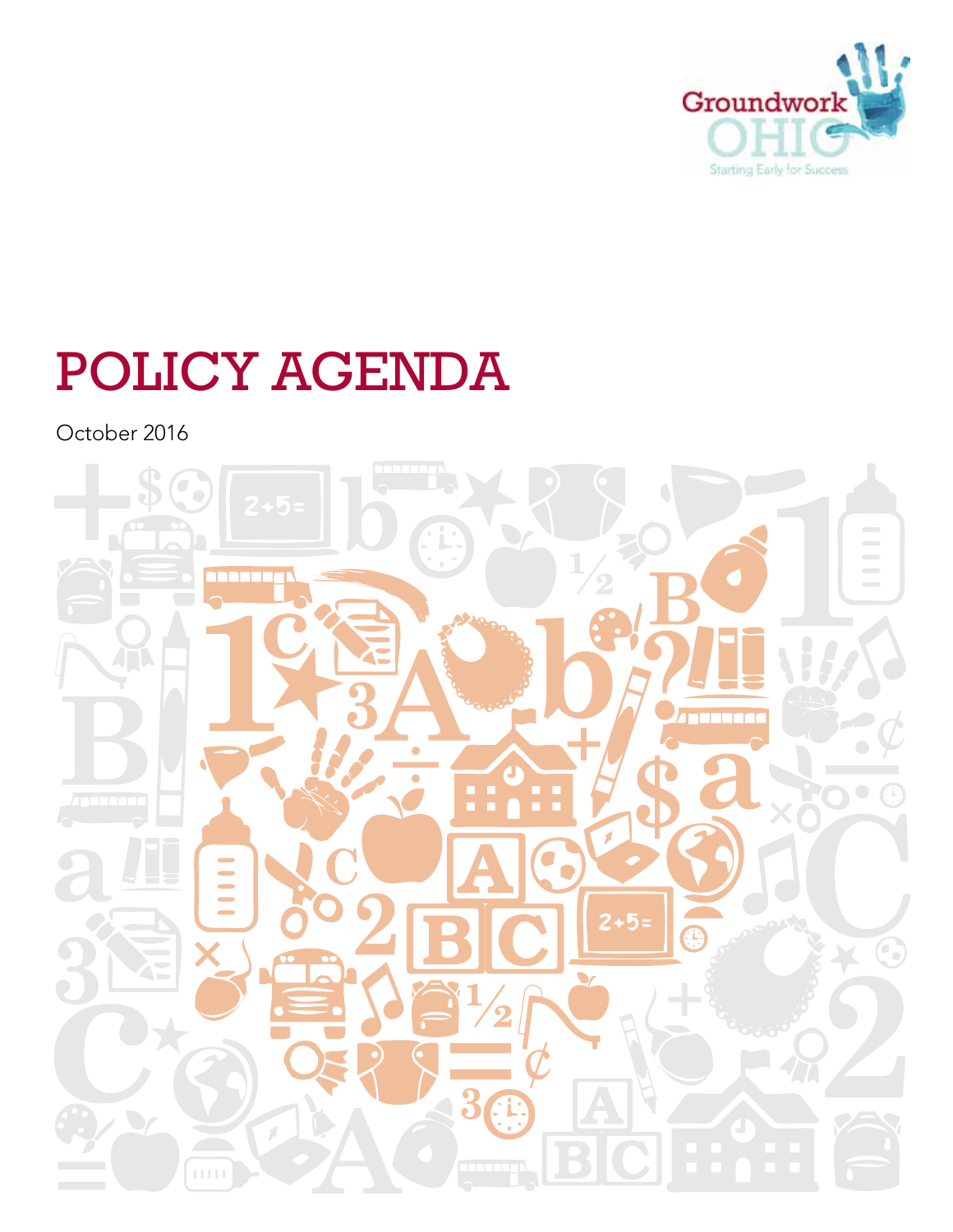*Groundwork Ohio is a nonprofit, nonpartisan advocacy organization that advances quality early care and education as the most transformative strategy to improve school outcomes, increase the life-long success of Ohio's children, and lay a strong foundation for economic prosperity in our state.*

## **Table of Contents**

| A Focus on Workforce Sustainability 11 |  |
|----------------------------------------|--|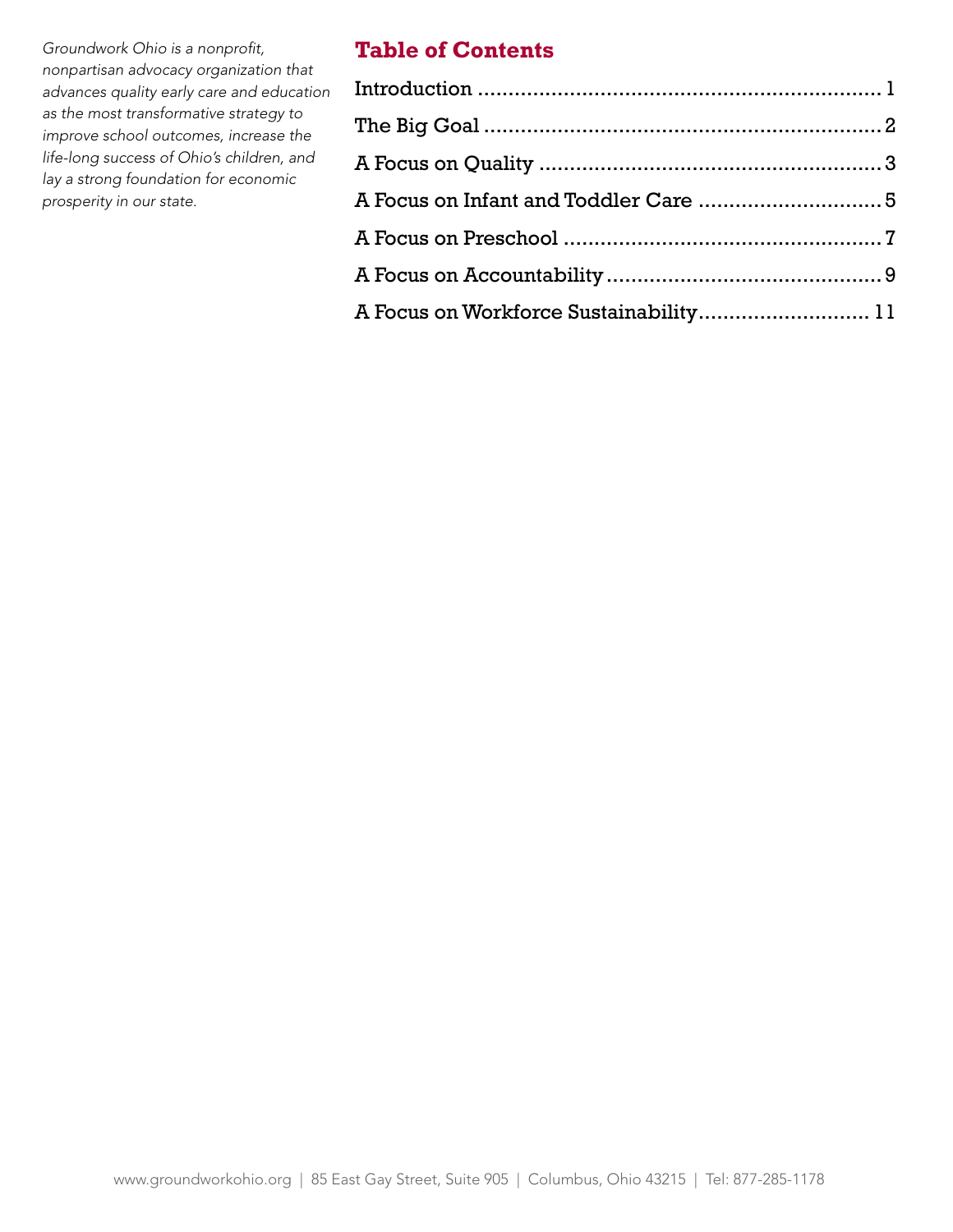

# POLICY AGENDA **Introduction**

Ohio's future prosperity and quality of life are important to all of us. We understand that our state's economic success is linked to a productive workforce and secure, welcoming communities. What is not widely understood, however, is how much Ohio's economy is influenced by the health and development of our youngest children who, in a matter of years, will be our workforce.

This is why so many renowned economists, business leaders and public safety officials understand that early care and education is a foundation for community and economic development, as capable children become the foundation of a prosperous and sustainable society. The early years are a critical time when neurological connections create the foundation for future intellectual, emotional, social and physical development. Like building a new house or office building, establishing a strong foundation will determine the likelihood of success in the development, learning and behavior that will follow. Our brains develop through an ongoing process that begins before birth and continues into adulthood. Cognitive, emotional, and social capacities are inextricably intertwined, and learning, behavior and physical and mental health are all inter-related over the course of our lifetimes. Getting everything right the first time is easier and less costly than trying to fix it later.

Developed with the growing realization that increasing investments in high-quality early care and education results in increased school readiness, student success, and overall economic returns to the state, Groundwork Ohio has created a set of policy recommendations to move Ohio toward a comprehensive, high quality, early care and education system. These recommendations are based upon five key areas of focus necessary for building a strong, comprehensive system for high-quality early care and education in Ohio: Quality, Infant and Toddler Care, Preschool, Accountability, and Workforce Sustainability.

#### **Things to Know:**

## Step Up To Quality

Step Up To Quality is a five-star quality rating and improvement system administered by the Ohio Departments of Education and Job and Family Services. Step Up To Quality recognizes and promotes learning and development programs that meet quality program standards that exceed licensing health and safety regulations. The program standards are based on national research identifying standards which lead to improved outcomes for children.

Rated programs are able to register for a renewal or an increase to their rating and unrated programs are able to register for an initial rating. All registrations must be completed and submitted using the Ohio Child Licensing and Quality System.

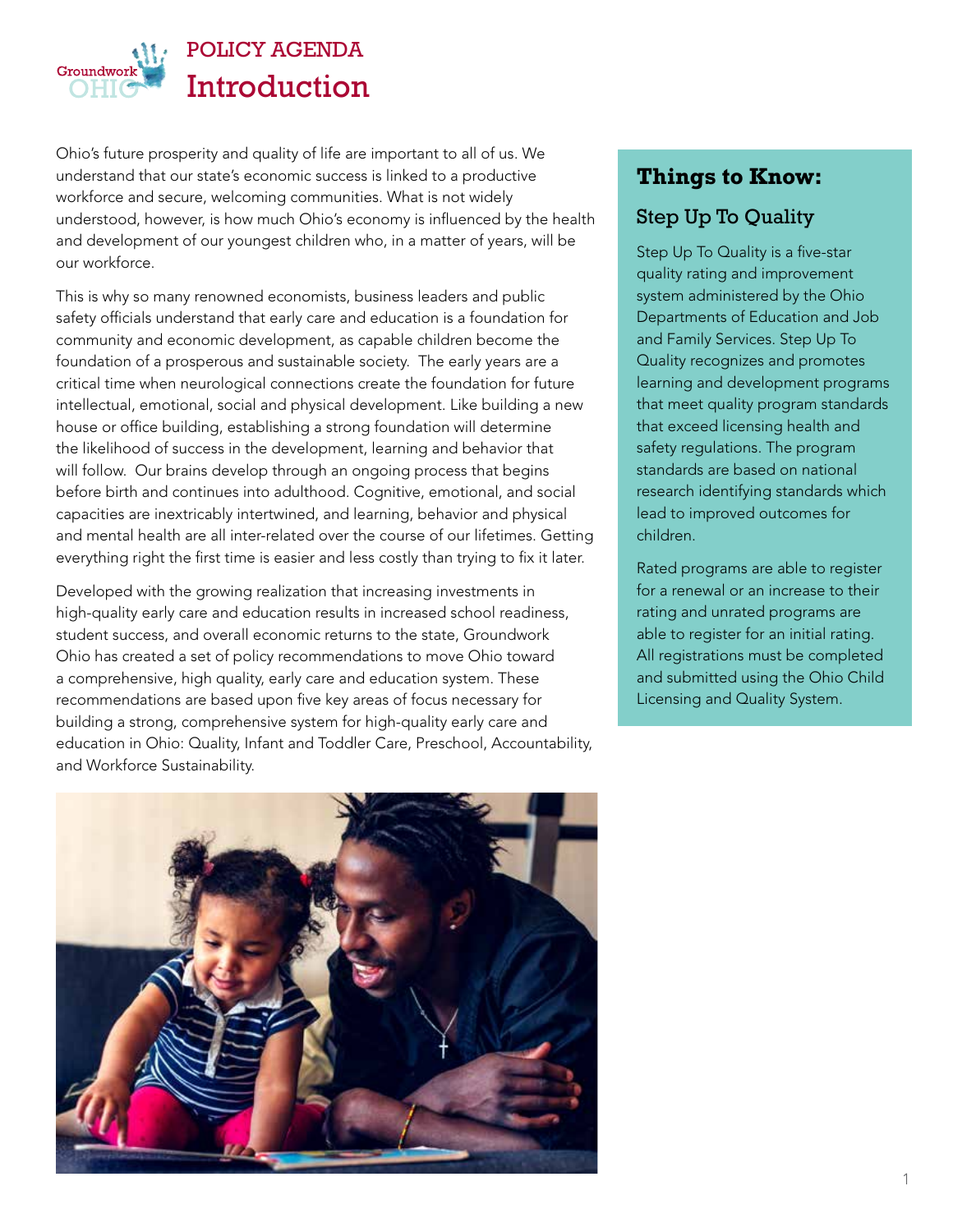

Current base reimbursement rates fall well below the 75th percentile

| Date PFCC<br><b>Reimbursement</b><br><b>Rates Updated</b> | <b>Year of Child</b><br><b>Care Market</b><br><b>Rate Survey</b> | <b>Percentile of</b><br><b>Market Rate</b> |
|-----------------------------------------------------------|------------------------------------------------------------------|--------------------------------------------|
| January 1, 2001                                           | 1999                                                             | 75th                                       |
| July 1, 2005                                              | 2004                                                             | 60th                                       |
| May 1, 2007                                               | 2006                                                             | 65th                                       |
| July 23, 2009                                             | 2008                                                             | $26$ th*                                   |

*Table 1. History of updates to Publicly Funded Child Care (PFCC) base reimbursement rates for early care and education providers in Ohio and corresponding percentiles of the market rate based on the Ohio Child Care Market Rate Survey. Based on research by Dr. Howard B. Fleeter.*

*\* In 2009 the state introduced a tiered reimbursment rate system with additional premiums based on the Step Up to Quality star ratings. These premiums were updated in 2013 and again in 2016, however even with these premiums a 3-Star provider typically receives reimbursement at a rate below the 75th percentile of the current market rate.*

Our big goal is to serve all infants, toddlers, and preschoolers receiving Publicly Funded Child Care subsidies in high-quality settings with access to full-day, full-year programs to meet their families' needs. Equal access to quality is critical to building a comprehensive system of early care and education but has remained one of Ohio's most significant challenges. The federal government recommends that states set their reimbursement rates at the 75th percentile of the market rate to ensure that high-needs children have equal access to high-quality early care and education programs. This means that the state's reimbursement levels should provide access to three of out of four programs. As demonstrated in Table 1, the state's base reimbursement rates have dropped significantly lower than the federal benchmark and currently require additional premiums to provide access to quality. Even with these premiums, however, a 3-Star provider typically receives reimbursement at a rate below the 75th percentile of the current market rate.

Ohio has made significant investments in early care and education programs throughout the years but much work remains to build a comprehensive system that is high-quality and meets the needs of our children and families. Groundwork Ohio's Policy Agenda provides multiple recommendations to help build a strong, sustainable system of early care and education but the foundation for that system must be built upon a reimbursement structure that pays for quality access. To ensure that public dollars are being invested wisely, Groundwork Ohio deeply believes that reimbursement rates must be increased to pay for high-quality before expanding funds to put more children in low-quality or unrated settings.

Our immediate priority recommendation is to increase funding for Ohio's reimbursement rate system to ensure that all high-quality providers are funded at the 75th percentile of the market rate or higher based on the state's most recent market rate survey. This is a common theme throughout this policy document because, without the proper investments in Ohio's rate structure, our other recommendations for a comprehensive, high-quality system will remain under-funded and unattainable.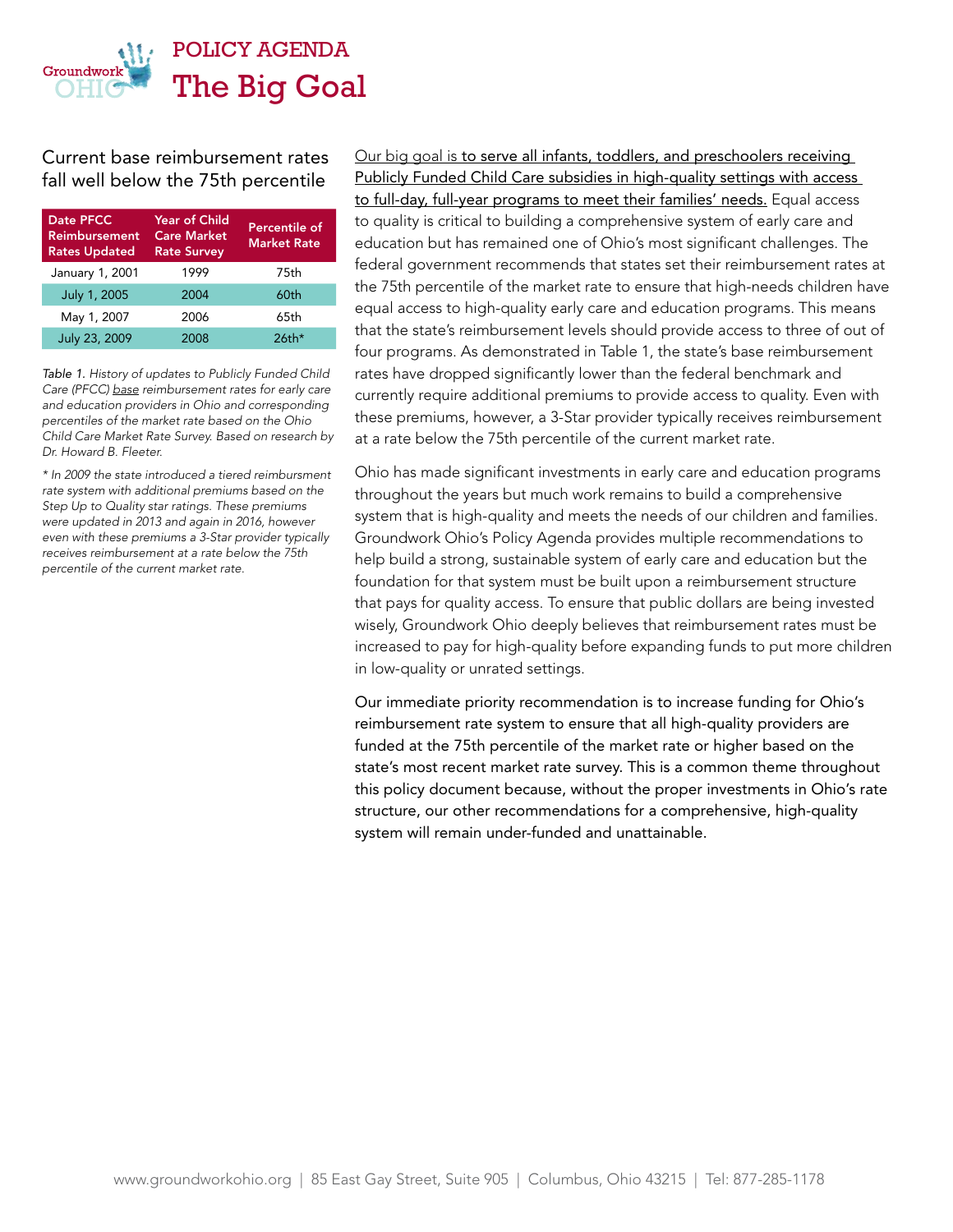

# POLICY AGENDA A Focus on Quality

Here in Ohio, we have worked diligently over the past few years to transform our early care and education system, encouraging, increasing and replicating high-quality programs for young children, and addressing professional development issues for the early childhood workforce. In order to ensure that our investments in young children yield the greatest benefit, we must continue and extend our current work to improve the quality of the early childhood system. Because it is so clear that quality is important, especially for our children with the highest needs, Ohio implemented Step Up To Quality, the state's quality rating system. In Step Up To Quality, early care and education programs earn 1- to 5-Star ratings based on meeting nationally researched quality program standards that exceed licensing health and safety regulations programs that are 3- to 5-Star rated are designated as high-quality.

Children in Ohio need consistent high-quality early care and education experiences regardless of the setting in order to achieve successful school readiness outcomes. Parents in Ohio need access to a wide variety of stable quality early care and education services while they are working or in school, but currently high-quality options simply are not readily available to parents, with only 9.3% of all providers licensed by the Ohio Department of Job and Family Services rated as high-quality. Currently, only 13% of children receiving Publicly Funded Child Care subsidies attend high-quality programs and 21% attend 1- or 2-Star Rated programs, leaving the vast majority (65%) of our publicly funded, highest needs children in unrated settings. The best opportunity Ohio has to maximize its investments and increase the number of children who receive a strong start is to increase the quality of the care and experiences for the children we are already serving.

In order to build a quality, comprehensive system of early care and education Ohio must focus on investments that support the Step Up To Quality mission and goals. As such, Groundwork Ohio strongly makes the following policy recommendations:



## **Things to Know:**

#### Ohio's Quality Mandates

As part of Ohio's Race to the Top− Early Learning Challenge Grant, 100% of licensed childcare providers in Ohio serving children who receive Publicly Funded Child Care (PFCC) subsidies must be Star Rated in the Step Up to Quality five-star quality rating and improvement system by 2020. As of 2015, only 35% of licensed childcare centers, 26% of Type A, and 3% of Type B home providers are Star Rated\*.

Ohio statute also mandates that 100% of licensed providers (excluding Type B) that serve PFCC children should be high-quality (3 to 5 Stars) by 2025. In order to reach this goal, the following thresholds must be met:

- By June 30, 2017, 25%
- By June 30, 2019, 40%
- By June 30, 2021, 60%
- By June 30, 2023, 80%
- By June 30, 2025, 100%

As of 2015, only 15% of licensed childcare centers and 5% of Type A home providers are high-quality\*.

\* Percentages include providers that only serve school-age children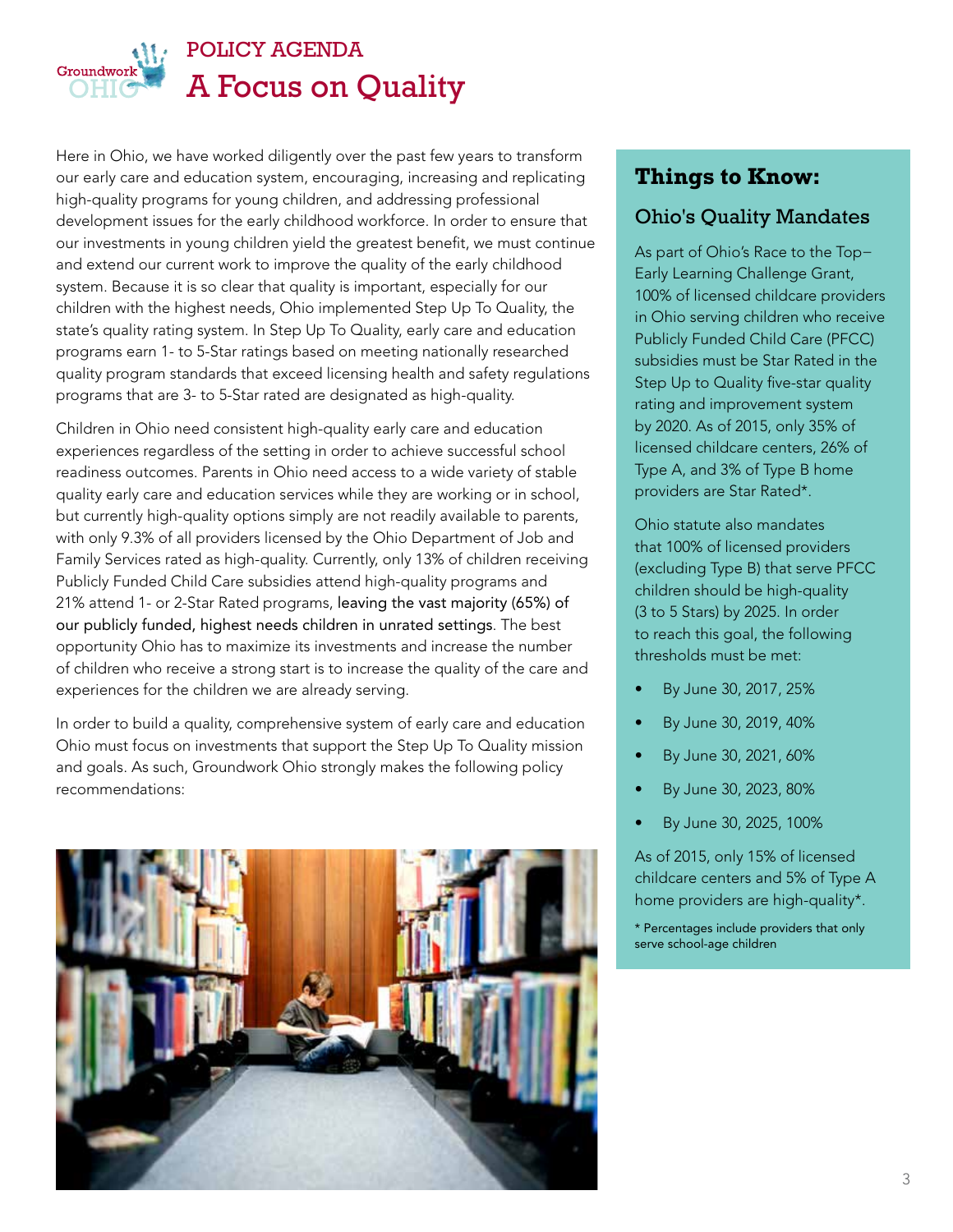in high-quality settings—2 out of 3 are in unrated programs In 2016 only 1 in 7 Ohio PFCC children under age 5 are served

Star-rated, meet high quality standards Star-rated, do not meet high quality standards Not Star-rated

*Figure 1. Percentage of Publicly Funded Child Care (PFCC) infants, toddlers, and preschoolers by quality of childcare provider. Based on Step Up To Quality ratings and enrollment data from the Ohio Department of Job and Family Services.*



#### $S$  $\sim$ IMMEDIATE PRIORITY RECOMMENDATIONS:

- 1. Increase funding for Ohio's reimbursement rate system to ensure that all rate of higher based on the state's most recent market rate survey high-quality programs are *funded at the 75th percentile* of the market
- 2. Maximize investment in high-quality programs by ensuring the availability of federal, state, and local dollars to support the cost of quality early care and education services **preschoolers in public buildings that reported enrolment** enrolment enrolment enrolment and that reported enrolment enrolment and that reported enrolment enrolment and the enrolment enrolment and th

- Develop and implement a tax credit program for providers who invest in meeting and maintaining quality standards within Step Up To Quality as an incentive for programs to achieve the highest levels of quality
- Proactively market the Step Up To Quality program to parents through the PFCC application process and other public support programs to educate them on the importance of high-quality early care and education for their children's development and school success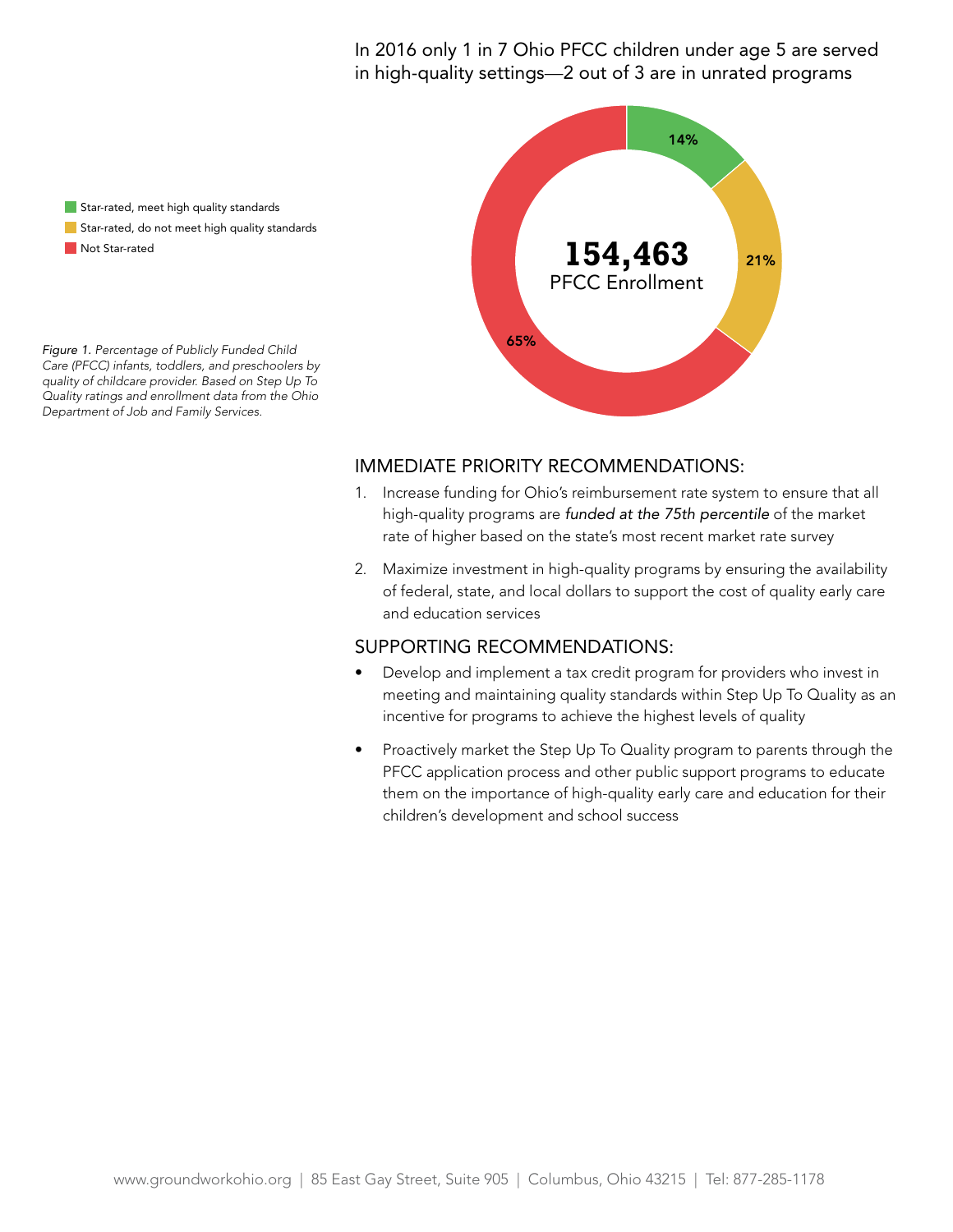

# POLICY AGENDA A Focus on Infant and Toddler Care

Research has consistently demonstrated that achievement gaps between economically disadvantaged children and their more affluent peers can be detected as early as 18 months of age. Current brain research has taught us that a substantial amount of brain development occurs during the ages 0–5 and that children who receive quality early care and education enter school with better math, language, and social skills. Quite simply, children immediately begin learning and developing at birth and the experiences they have as infants and toddlers significantly impacts their school readiness and ability to be successful throughout life.

In order to realize the educational, developmental, and economic benefits of investments made in the early years, it is vital to provide high-quality settings for our most at-risk children while also supporting our low-income working families. The childcare subsidy system was designed with the intent of helping low-income working parents get to work and become self-sufficient by providing a safe childcare environment for children while parents work. However, the research has clearly demonstrated that we must provide more than a safe place—children, especially those identified as economically disadvantaged, need high-quality early care and education with intentional teaching to develop the skills needed for success in kindergarten, grade 3 reading, and beyond. It is critical that we focus on the quality of early learning settings. *Quality matters*.

In order to build a quality, comprehensive system of early care and education that focuses on learning and moves beyond simple "child care," Ohio must focus on investments that increase the quality of education and care delivered to infants and toddlers. As such, Groundwork Ohio strongly makes the following policy recommendations:

#### IMMEDIATE PRIORITY RECOMMENDATIONS:

1. Increase funding for Ohio's reimbursement rate system to ensure that all high-quality programs are *funded at the 75th percentile* of the market rate of higher based on the state's most recent market rate survey



Current funding levels do not allow all eligible Ohio infants and toddlers to be served in early care and education programs

# **Things to Know:**

## Ohio's State and Federally Funded Programs for Infants and Toddlers

#### Help Me Grow

A free Home Visiting program is available to first-time parents with incomes at or below 200% of the federal poverty level (FPL). Additionally an Early Intervention (Part C) program is available to children birth to age three who have an identified developmental delay or disability, regardless of income.

#### Early Head Start

Early Head Start serves children in poverty from birth to age three and includes child care, home visits, and health services.

#### Publicly Funded Child Care

Subsidies for year-round child care are provided to children from birth to age 12, whose parents are working or in school and have income at or below 130% FPL.



Bureau, the Ohio Department of Health, the Ohio *Figure 2. Number of infants and toddlers served in Ohio's state and federally funded early care and education programs versus the numbers eligible (in thousands). Based on data from the U.S. Census Head Start Association, and the Ohio Department of Job and Family Services.*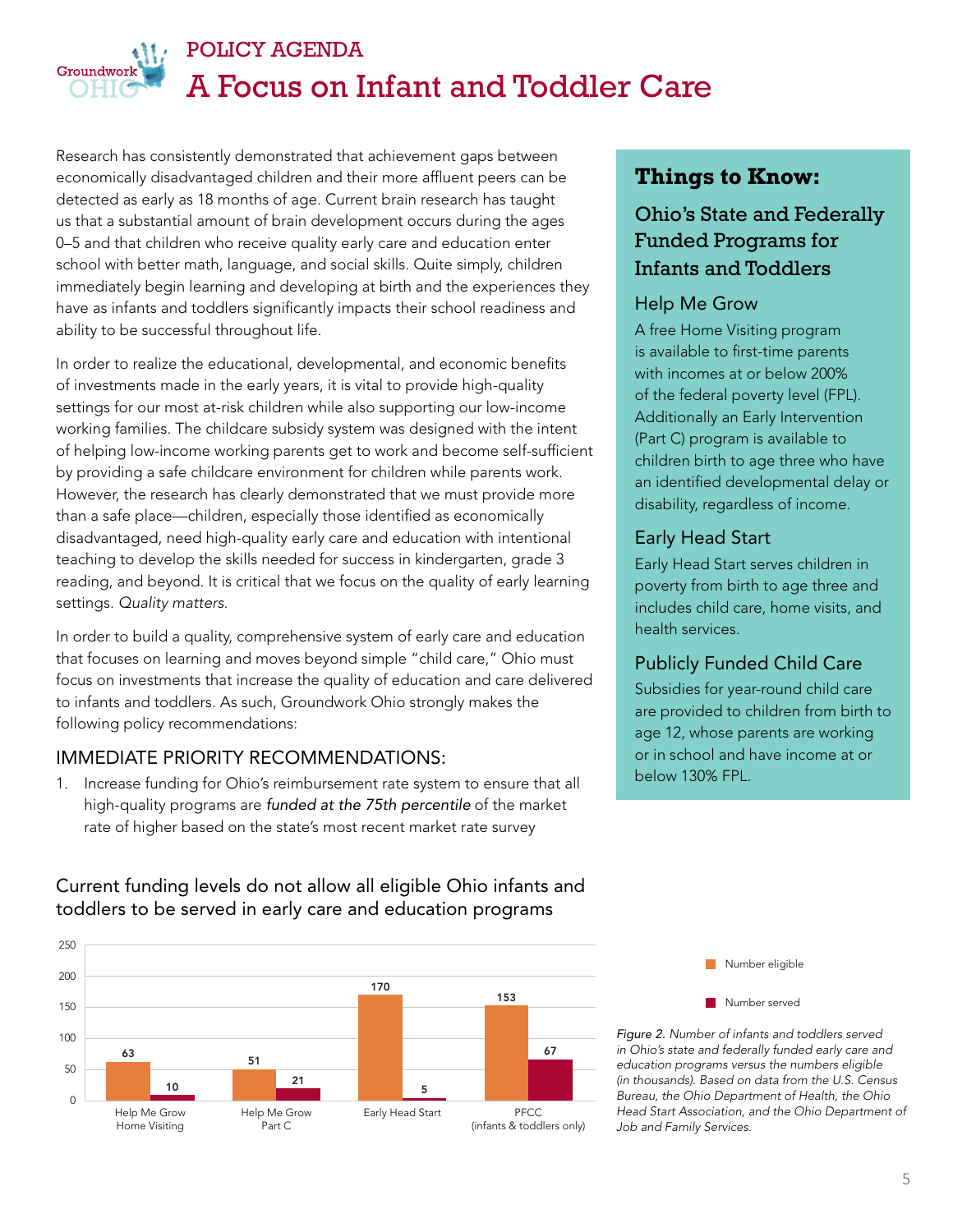#### \$12,500 below market rates for early care & education in most settings Reimbursement rates for Ohio's infants & toddlers fall well



Child Care "base" reimbursement rates (including Toddler Care \$5,000 *rates and current maximum annual Publicly Funded*  and sure suce communications in ruled (miskuing)<br>the 18% premium for 3-Star programs) for infant \$0 *relfect state averages. Based on an analysis of the*  Market Rate *Figure 3. Estimated 75th percentile annual market and toddler care providers in Ohio. Dollar amounts Ohio Child Care Market Rate Survey by Dr. Howard B. Fleeter.*



2. Provide 12 months of continuous eligibility for parents and revise the state's reimbursement process to pay based upon enrollment, similar to how payment works in the private market and for public preschool

- Increase the availability and affordability of publicly subsidized highquality infant and toddler child care and education opportunities so that low-income families can work toward economic stability by *increasing income eligibility thresholds to 200% FPL* and provide *full-day, full-year options*
- *Work toward increasing eligibility to 200–300% FPL*, partially subsidized though a sliding fee scale based on income for *full-day, full-year* services
- Encourage coordination and articulation between early care and education programs and K–12 education to foster quality learning experiences and integrated supports throughout children's early years, and build off of promising local practices that seamlessly connect infanttoddler care, preschool, and early elementary education
- Provide evidence-based home visitation programs, with culturally appropriate child development information, learning activities and family supports, for pregnant and newly parenting families, specifically families identified as economically disadvantaged
- Promote family engagement in learning activities to support emerging literacy for all children and expand professional development opportunities for early care and education professionals
- Improve methods of identifying children with special learning needs early and provide better training and ongoing professional development for early care and education professionals to ensure children have access to programming that will better prepare them for success in school
- Keep health care, including prenatal care, available and affordable for low-income children and increase funding for programs that focus on children's social and emotional development, reducing toxic stress, and improving children's overall health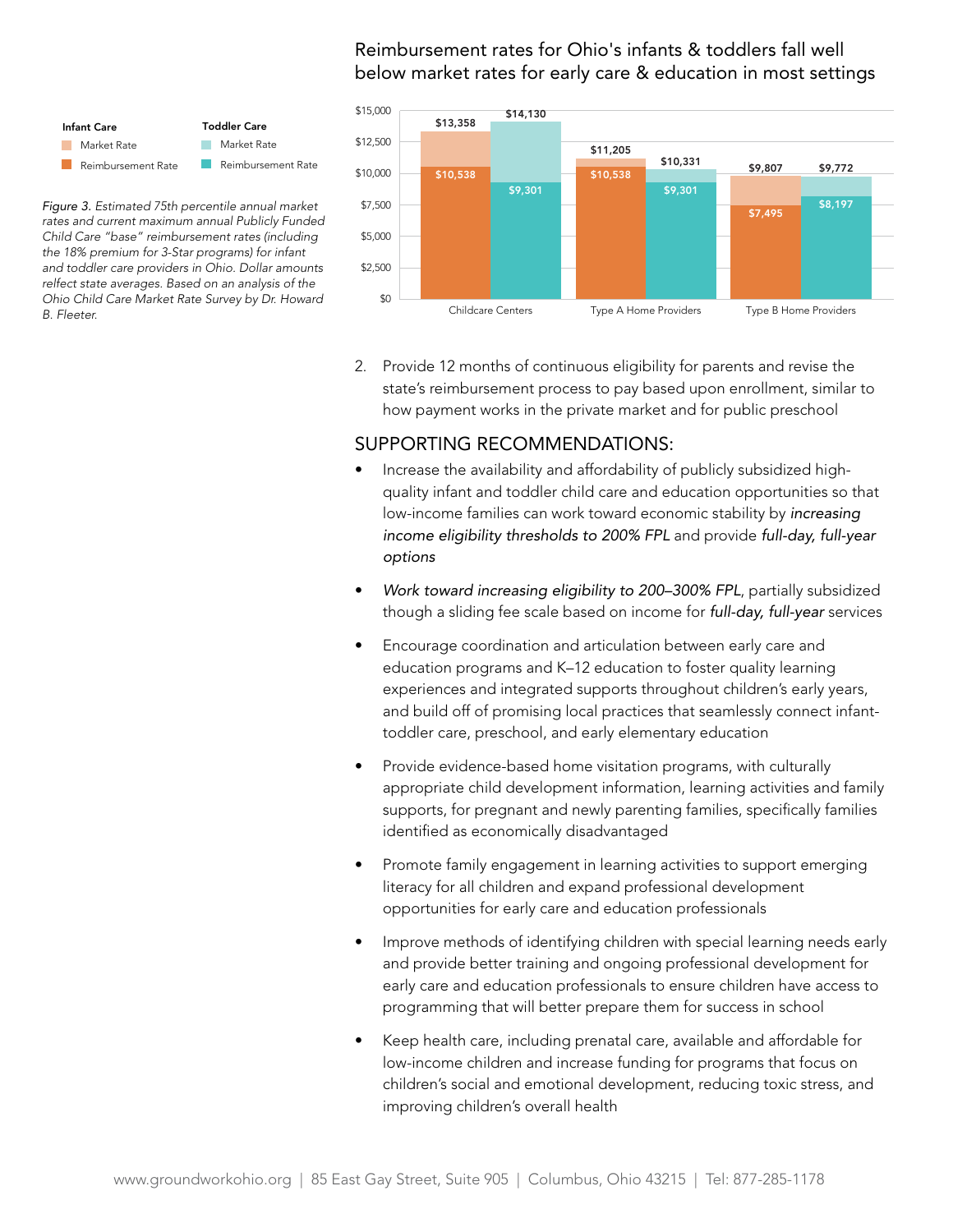

Research has long proven that high-quality preschool experiences can significantly impact how children develop, their ability to learn, and their capacity to manage their own emotions and behavior to form healthy social interactions. According to the Ohio Department of Education, nearly one-third of the 130,000 children entering kindergarten each year are not prepared to succeed. In many cases, these children will go on to be identified for special education services, be held back a grade, and need other costly interventions.

Recent studies have proven the benefits of investment in high-quality preschool experiences, particularly for economically disadvantaged children. For example, studies of public programs in Cincinnati, New Jersey, Tulsa, and Boston all demonstrate improvements in grade retention, social behavior, and a decreased need for special education services. Furthermore, researchers agree that a meta-analysis of studies on the impact of high-quality early learning programing provides significant evidence regarding the importance of investments in such programs.

Several long-term research studies have shown that the positive outcomes of quality early care and education programs can save the state from \$7 to \$17 in future public expenditures for every \$1 invested through a reduction in costly interventions such as special education, grade retention, and costs associated with crime and imprisonment later in life. The Federal Reserve Bank of Cleveland found that for every dollar invested in high-quality prekindergarten, \$1.62 was returned to the state of Ohio because of less need for grade retention and special education, reduced crime, and higher overall lifetime earnings. Simply put, not only is high-quality preschool important for children to be prepared for kindergarten, grade 3 reading and beyond, early care and education is a good investment for Ohio's children, families and economy.

In order to build a quality, comprehensive system of early care and education 150 153 170 Ohio must focus on investments that increase access and the quality of education and care provided to three- and four-year-old children. As such, Groundwork Ohio strongly makes the following policy recommendations: 50 51 63

#### Current funding levels do not allow all eligible preschoolers in Ohio to be served in early care and education programs



#### **Things to Know:**

#### Ohio's State and Federally Funded Programs for Preschoolers

#### Head Start

Head Start serves children in poverty ages three to five with comprehensive preschool and family support services.

#### Publicly Funded Child Care

Subsidies for year-round child care, including preschool, are provided to children from birth to age 12, whose parents are working or in school and have income at or below 130% FPL.

#### Early Childhood Education

The state's public preschool program serves children ages three to five at or below 200% FPL with half-day 200 preschool in public school settings and highly-rated community-based programs.

## Preschool Special Education

s<br>Special education services are offered in public school settings to children ages three to five with an identified developmental delay or disability, regardless of income. 250

Number eligible

#### Number served

*Figure 4. Number of preschoolers served in Ohio's state and federally funded early care and education programs versus the numbers eligible (in thousands). Based on data from the U.S. Census Bureau, the Ohio Head Start Association, the Ohio Departments of Job and Family Services, the Ohio Department of Education, the Ohio Department of Health, and the Individuals with Disabilities Act (IDEA) Data Center.*

Help Me Grow Home Visiting

63

200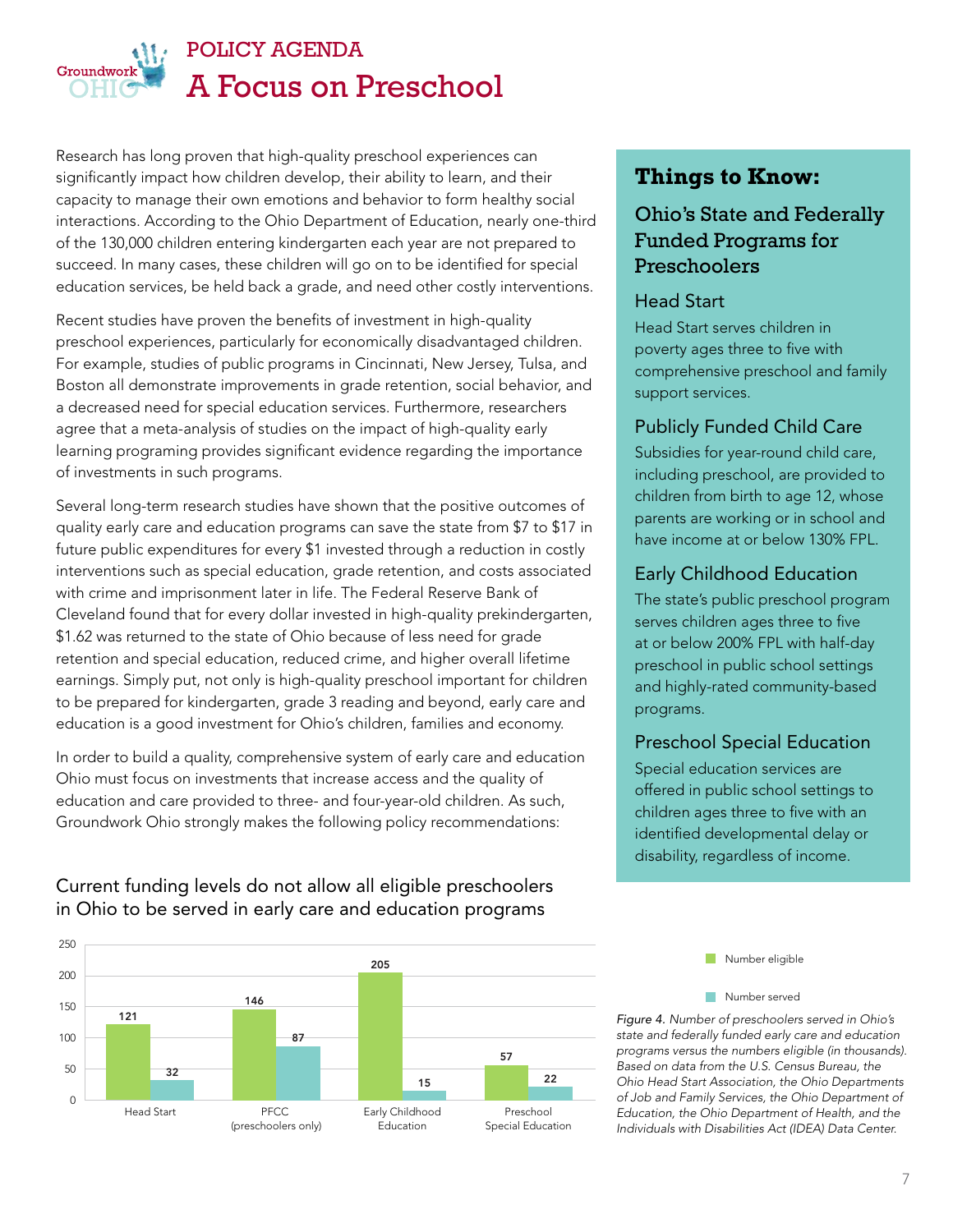#### Reimbursement rates for preschoolers in Ohio fall well below the market rates for early care and education in all settings



IMMEDIATE PRIORITY RECOMMENDATIONS:

- 1. Increase funding for Ohio's reimbursement rate system to ensure that all high-quality programs are *funded at the 75th percentile* of the market rate of higher based on the state's most recent market rate survey
- 2. Ensure that all low-income three- and four-year-olds have access to *high-quality* preschool

#### SUPPORTING RECOMMENDATIONS:

- Increase the availability of publicly subsidized high-quality preschool opportunities so that low-income families can work toward economic stability by *increasing income eligibility thresholds to 200%* of the Federal Poverty Level (FPL) and provide *full-day, full-year options*
- *Work toward increasing eligibility to 200–300% FPL*, partially subsidized though a sliding fee scale based on income for *full-day, full-year* services
- Ensure that access to high-quality early learning programs expands in all communities across Ohio to enroll more eligible children not currently being served and market Step Up to Quality so that all parents are aware of high-quality opportunities in their community
- Encourage coordination and articulation between early care and education and K–12 education to foster quality learning experiences and integrated supports throughout children's early years, and build off of promising local practices that seamlessly connect infant-toddler care, preschool, and early elementary education
- Consider innovative approaches to funding preschool, such as scholarship programs funded by tax-deductible charitable contributions from businesses and individuals or state-subsidized vouchers that can be utilized in high-quality settings

Reimbursement Rate \$2,500 *Figure 5. Estimated 75th percentile annual market*  \$0 *Child Care "base" reimbursement rates (including rates and current maximum annual Publicly Funded the 18% premium for 3-Star programs) for preschool providers in Ohio. Dollar amounts relfect state averages. Based on an analysis of the Ohio Child Care Market Rate Survey by Dr. Howard B. Fleeter.*

**Market Rate** Reimbursement Rate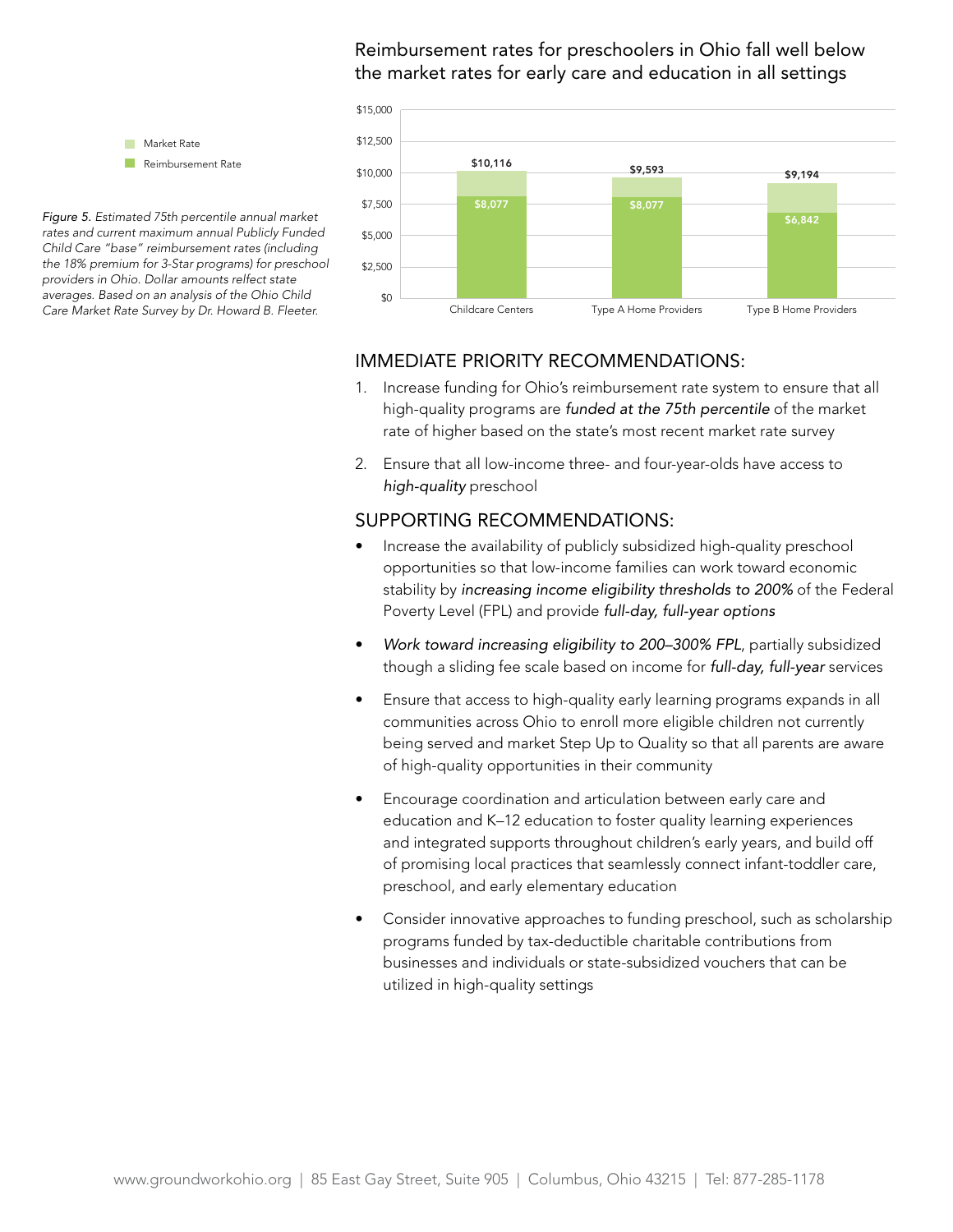

# POLICY AGENDA A Focus on Accountability

As Ohio works to expand high quality in early learning and child care through Step Up To Quality, Ohio's quality rating system, the state must also develop tools to measure program outcomes and track progress for children from birth to kindergarten entry. Measuring success will help improve accountability, inform data-driven policy decisions, and identify best practices in delivering high-quality care and education to Ohio's young children.

The five state agencies that serve Ohio's young children—the Ohio Departments of Job and Family Services, Education, Health, Mental Health and Addiction Services, and Developmental Disabilities—have collaborated through Early Childhood Ohio to establish an early childhood accountability system. While the five agencies currently share data to improve results for children and better identify successful state investments, the system could be better integrated. An integrated data system—made possible through the use of unique identification numbers for children—is needed to do this.

An integrated data system helps link privacy-protected individual-level data from multiple agencies, often dealing with the same children and families. These protected data can be used for case management as well as program monitoring and evaluation. Unique identification numbers linked to privacyprotected data will enable longitudinal research into child development and delivery of high-quality early care and education. This will lead to more informed policy decisions and investments in early care and education.

To improve accountability, annually updated program and provider-level data should also be made freely available to the public to use and redistribute for information and research purposes. However, no data made publicly available should allow for the identification of individual children or families.

In order to build a quality, comprehensive system of early care and education Ohio must focus on accountability measures to allow policy makers to make informed data-driven decisions. As such, Groundwork Ohio strongly makes the following policy recommendations:



## **Things to Know:**

## Ohio's Kindergarten Assessment Tools

#### Early Learning Assessment

Ohio, in partnership with Maryland, has developed an assessment for preschool-aged children—the Early Learning Assessment (ELA). The ELA is a part of Ohio's Ready for Kindergarten Assessment System, a joint project of Ohio's Department of Education and Department of Job and Family Services.

The assessment is designed to aid teachers in determining where children are in their readiness for kindergarten. The ELA will provide information for teachers about children from early preschool to kindergarten.

#### Kindergarten Readiness Assessment

At the beginning of each school year, children in public school kindergarten programs will be assessed using Ohio's Kindergarten Readiness Assessment (KRA). Starting with the 2014/15 school year, the new KRA is meant to replace the previously-used Kindergarten Readiness Assessment−Literacy (KRA-L) measure.

This assessment includes ways for teachers to measure a child's readiness for engaging with instruction aligned to the kindergarten standards.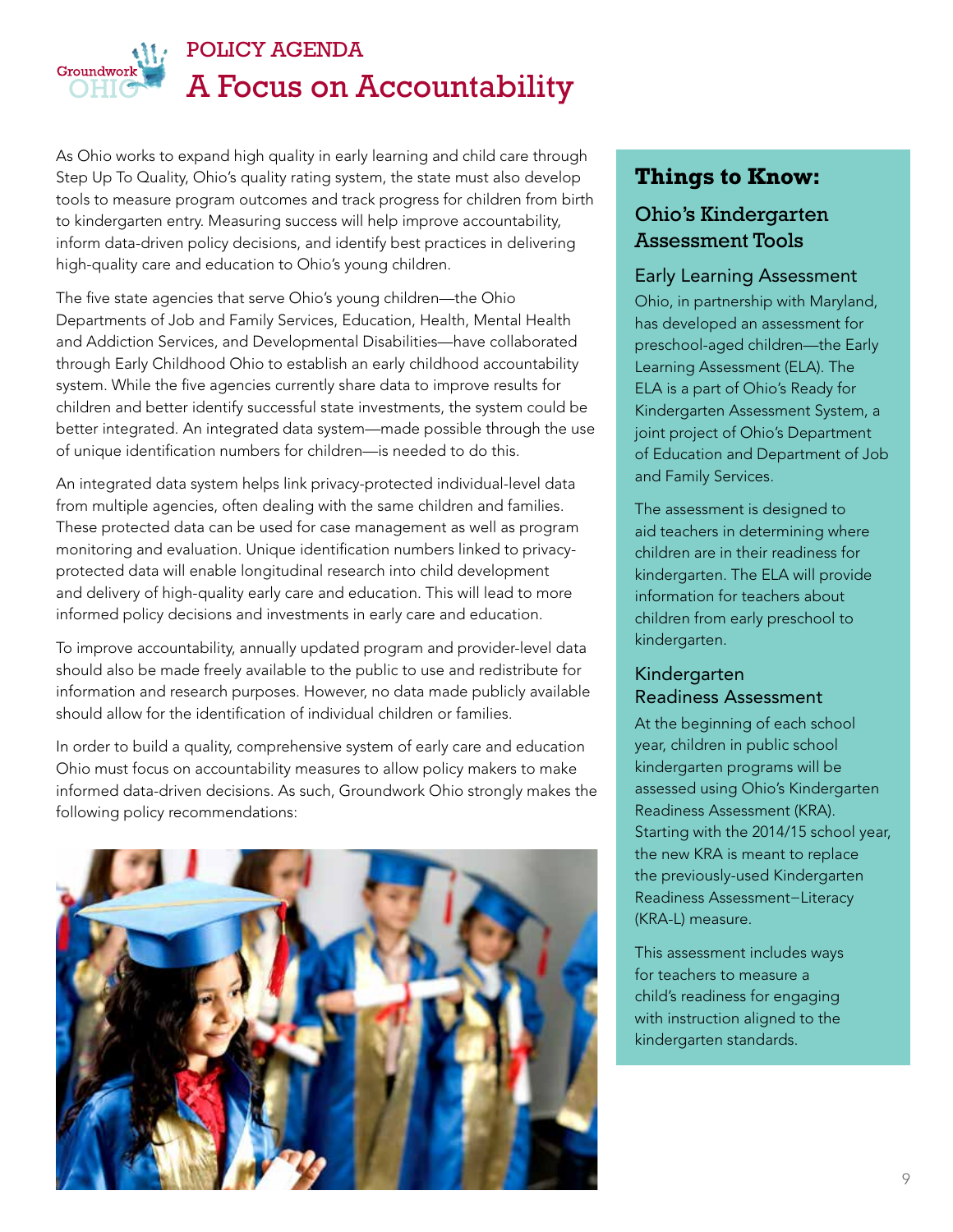Ohio needs an integrated data system across the five state agencies serving young children

*Figure 6. Model of an integrated data system across the five state agencies that serve Ohio's young children. The following is a list of early care and education programs and services that could be integrated:*

#### *Ohio Department of Education*

- *• Early Childhood Education*
- *• Early Learning and Development Standards*
- *• Early Learning Assessment*
- *• Head Start Collaboration*
- *• Kindergarten Readiness Assessment*
- *• Preschool Licensing*
- *• Preschool Special Education*
- *• School Age Child Care Licensing*
- *• Step Up To Quality (jointly with ODJFS)*
- *• Third Grade Reading Guarantee*

#### *Ohio Department of Health*

- *• Child & Family Health Services*
- *• Children with Medical Handicaps Program*
- *• Healthy Homes and Lead Poisoning Prevention*
- *• Help Me Grow*
- *• Maternal and Child Health Program*
- *• Nutrition Services*
- *• Ohio Collaborative to Prevent Infant Mortality*
- *• Primary Care and Rural Health*
- *• Project LAUNCH*

*• Women, Infants, Children (WIC)*

#### *Ohio Department of Job and Family Services*

- *• Child Care Food Program • Child Care Information Data System*
- *• Child Care Licensing*
- *• Publicly Funded Child Care*
- *• Step Up To Quality (jointly with ODE)*

#### *Ohio Department of Mental Health and Addiction Services*

*• Early Childhood Mental Health*

#### *Ohio Department of Developmental Disabilities*

- *• Facility-Based Care*
- *• Home and Community-Based Services Waiver Program*
- *• Locally Funded Services*



#### IMMEDIATE PRIORITY RECOMMENDATION:

- 1. Increase funding for Ohio's reimbursement rate system to ensure that all high-quality programs are *funded at the 75th percentile* of the market rate of higher based on the state's most recent market rate survey
- 2. Establish a *common integrated data system* across all five state agencies serving Ohio's young children—the Ohio Departments of Job and Family Services, Education, Health, Mental Health and Addiction Services, and Developmental Disabilities

- Adopt the existing system of unique identification numbers currently used by the Ohio Department of Education to monitor progress across the five state agencies that serve Ohio's young children
- Evaluate the results from existing measures—such as Step Up To Quality, the Early Learning Assessment, and the Kindergarten Readiness Assessment—annually to *connect data to outcomes* and determine the need for new measures to improve accountability
- Provide the public with access to annually-updated program and providerlevel data across all five state agencies for download from a single website
- Allow users to disaggregate child data by age, sex, race, ethnicity, economic disadvantage, disability, limited English proficiency, and receipt of public subsidies all while ensuring the *highest levels of privacy protections for students and families*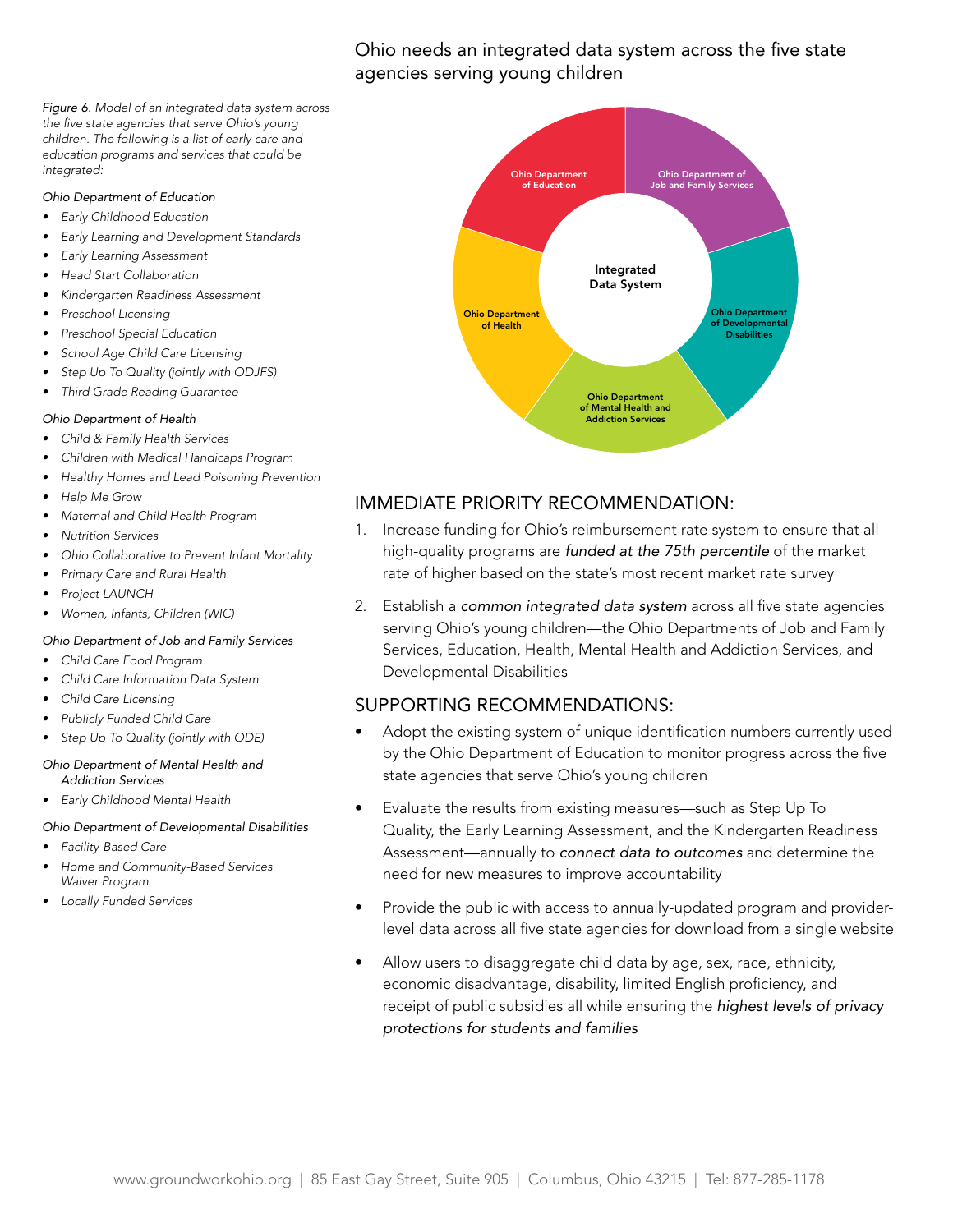

## POLICY AGENDA A Focus on Workforce Sustainability

A strong, educated workforce is critically important in creating and maintaining a high-quality system of early care and education, especially as demands upon the system to grow beyond "babysitting" increase. Because brain development between the ages of 0–5 is so critically important it is imperative that teachers and staff serving our children, especially those in highest-need, have the specialized knowledge and skills necessary to prepare our children for a life invested in learning. The qualifications of early care and education professionals play a significant role in children's outcomes and directly impacts the quality of programming provided.

Despite significant investments in early care and education programs and increased requirements for higher levels of educational attainment for early care and education professionals the compensation for such educators remains woefully inadequate. Ohio's preschool teachers are the fourth lowest paid in the country, according to a new report from the U.S. Departments of Education and Health and Human Services on the low wages of early care and education teachers. Additionally, the pay gap between early care and education professionals and elementary school teachers significantly impacts the sustainability of high-quality programs due to the inability to compete with the K–12 education system. The median annual wages for a preschool teacher in Ohio is \$23,690, less than half of the annual wages earned by kindergarten teachers in the state. Furthermore, Ohio was identified as one of 37 states wherein early care and education professionals, due to low wages, are eligible for some form of public assistance.

Such conditions negatively impact the ability of early care and education programs to attract and retain highly educated and skilled professionals and the significant gaps in compensation between community-based centers, Head Start, and public preschool add further strain on an already burdened system. According to the Center for the Study of Child Care Employment, Ohio's childcare workers have seen an 11% decrease in median wages since 2010 and 37% of childcare workers' families participate in some sort of public assistance at a cost of \$40.1 million to the state of Ohio.



## **Things to Know:**

## Common Credentials for Early Care & Education Professionals in Ohio

#### Child Development Associate

The Child Development Associate (CDA) Credential is a widely recognized national credential in early care and education. CDAs may specialize in birth to 3 years, 3 to 5 years, or birth to 5 years.

#### Pre-K Teaching License

Most of Ohio's two-year programs in early care and education or child development offer an associate's degree and a Pre-K Teaching License. This focuses on children from birth to 5 years with generally more attention on ages 3 to 5.

## Early Childhood Teaching License

Ohio's four-year programs in early care and education or child development offer a bachelor of science degree and an Early Childhood Teaching License. This license focuses on age 3 through grade 3 with an emphasis on K−3.

#### Montessori Certification

Teachers must obtain a special certification in order to teach in the Montessori style. Training for a Montessori Certification includes a year of study followed by a supervised practicum. Montessori teachers may specialize in one or more of several age ranges from birth to age 18, including birth to 3 years and 2.5 to 6 years.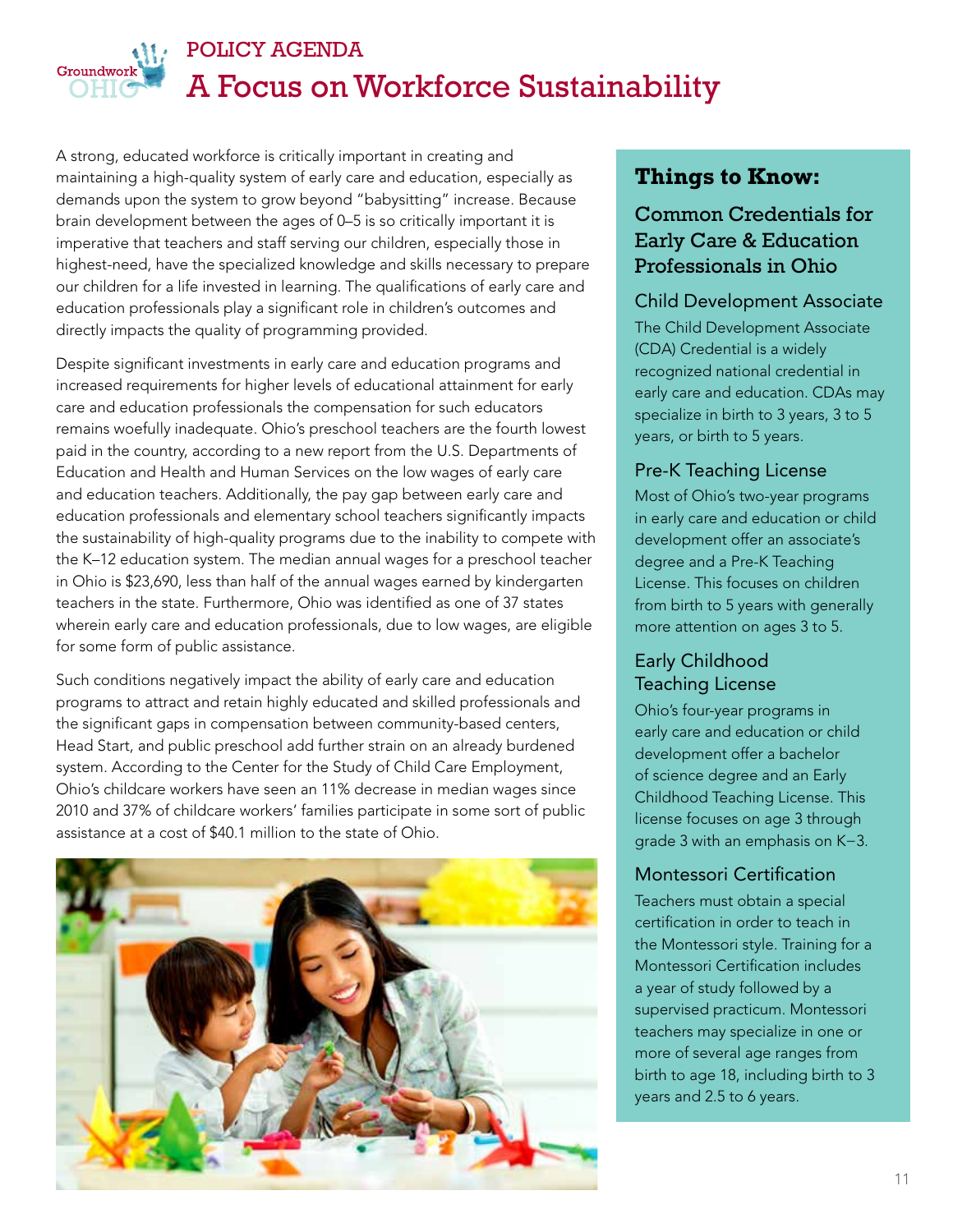#### Ohio's preschool teachers earn less than half as much as kindergarten teachers—a greater disparity than the U.S. average



\$0 *for early care and education professionals and Figure 7. Ohio and U.S. annual median salaries elementary school teachers (not including special education teachers). Based on a 2016 report from the U.S. Department of Health and Human Services and the U.S. Department of Education.*

> In order to build a quality, comprehensive system of early care and education Ohio must focus on investments that support its workforce. As such, Groundwork Ohio strongly makes the following policy recommendations:

#### IMMEDIATE PRIORITY RECOMMENDATIONS:

- 1. Increase funding for Ohio's reimbursement rate system to ensure that all high-quality programs are *funded at the 75th percentile* of the market rate of higher based on the state's most recent market rate survey
- 2. Examine ways to address the early care and education compensation crisis through Step Up To Quality, the state's quality rating and reimbursement system

- Establish specific qualifications and ongoing professional development mandatory for all early care and education professionals and kindergarten teachers focused on diversity, inclusion, and cultural competence
- Utilize state tax policy to provide tax credits for early care and education program operators that support personnel in accessing improved credentials and professional development
- Provide state-sponsored scholarships and incentives for early care and education professionals who enroll in an early childhood associate's, bachelor's or master's degree program
- Develop and implement clear career pathways for early care and education professionals to promote continuous improvement within the profession and assist professionals navigating within the early care and education sector, or joining the sector from another field
- Require institutions of higher education to develop articulation agreements to allow early care and education professionals to seamlessly move between associate's, bachelor's, or master's degree programs among programs and institutions without a loss of credits